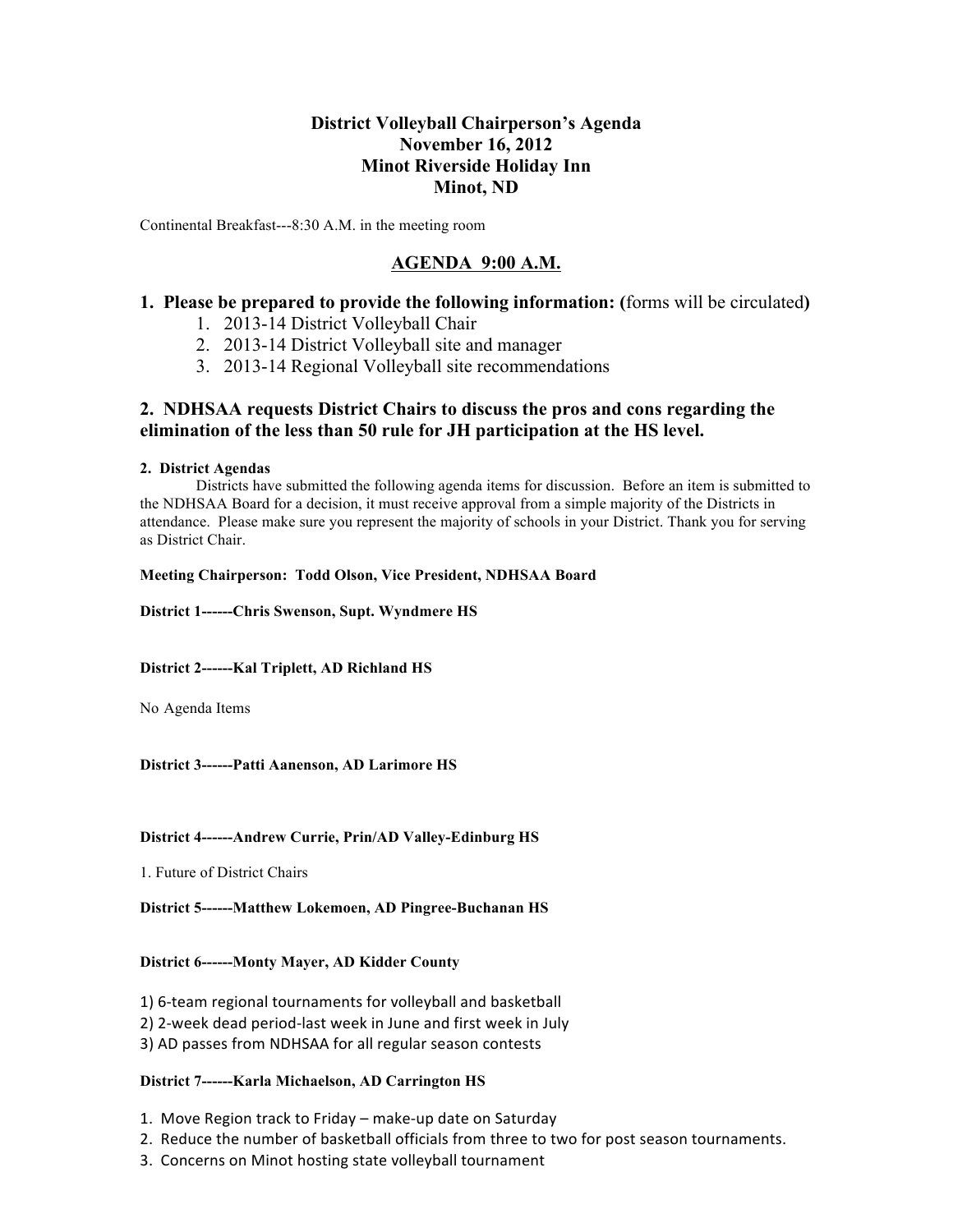#### **District 8------Randy Loing, Prin. AD Rolla HS**

1- Concern about BEK Sports coming into our facilities and completely taking over. There have been instances where at a VB match, the JV match was tied at 1-1 and they weren't allowed to finish the match because BEK Sports needed to get on the air by a certain time. Is this an issue for any other schools?

2- Volleyball center-line violation needs to be more in-line with college

3- Districts 7 & 8 are looking at putting a proposal together for a Super Regional in VB. District 8 has 5 teams and District 7 has 6.

#### **District 9------Brian Nieuwsma, AD Flasher HS**

1. District 9 was in agreement that they liked the switch to the colored volleyballs.

2. District 9 would like to host the Region 5 tournament this upcoming season (2013) at Shiloh Christian HS, District 10 hosted consecutive region 5 tournaments in 2010 & 2011 at Washburn.

3. At this time, District 9 is not interested in moving to a super regional. We would like to see how it works out in Region 7. Rather, we are in favor of modifying the district/regional tournaments a bit. We would like each district to advance 3 teams to the regional tournament instead of the current format with 4 teams advancing. the #1 teams from each district would get a bye in the regional tourney and the others would be seeded accordingly. There would only be two games on each day of the regional tourney, which would also solve the out of school time on the first day.

4. District 9 would like to continue to have 6th grade students still be able to participate in JH activities with the rule change for the rule of 50. This would be a huge concern for our small schools to continue JH programs.

### **District 10-----Brandt Dick, Supt. HMB and Underwood HS**

1) Keep district tournaments and propose to send top 2 teams from Districts to Regional's for VB and BB. 2) We want to have the capability of having 6th graders to compete at the JH Level, if needed, and 6th graders will be covered by the school districts catastrophic insurance.

### **District 11-----Bob Beaudrie, Prin/AD Newburg HS**

No Agenda Items

### **District 12-----Robert Thom, Prin/AD Kenmare HS**

1. Golf in the fall

#### **District 13-----Tyler Senn, AD Bowman County HS**

- 1 Two regions of Class B wrestling East and West or North and South 16 individuals qualify to the state tournament - 8 from each region - Top four teams qualify to the state dual tournament - Reasoning: it provides a better representation of our top athletes at the state tournament.
- 2 District 13 supports a by law change to the JH regulations

#### **District 14-----Mitch Lunde, AD Beulah HS**